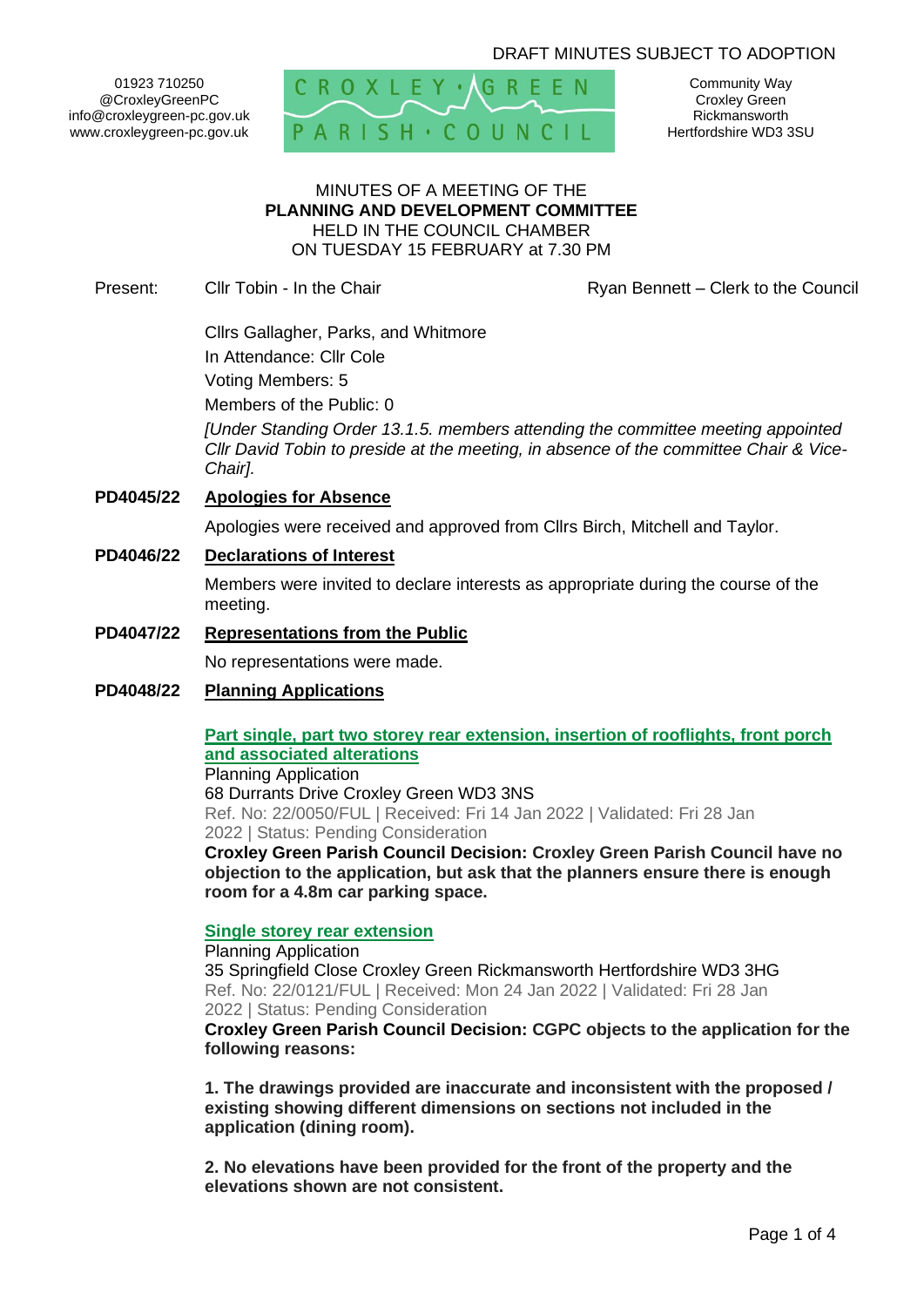**3. CGPC support and share the concerns of the neighbouring property.**

**4. The boundary line is shown differently on separate drawings.**

**CGPC believes this application should be withdrawn until more accurate plans have been provided. As it stands, a correct and informed decision is unable to be made due to the consistent inaccuracies throughout the application.**

**[Installation of signage to include an internally illuminated fascia sign, 1 set of](https://www3.threerivers.gov.uk/online-applications/applicationDetails.do?activeTab=summary&keyVal=R69AA2QFING00&prevPage=inTray)  [welcome letters and 1 lantern to the front elevation, two internally illuminated](https://www3.threerivers.gov.uk/online-applications/applicationDetails.do?activeTab=summary&keyVal=R69AA2QFING00&prevPage=inTray)  [free-standing signs, two externally illuminated free -standing signs and one](https://www3.threerivers.gov.uk/online-applications/applicationDetails.do?activeTab=summary&keyVal=R69AA2QFING00&prevPage=inTray)  free- [standing non illuminated sign, oval fascia sign, 3x post mounted corex](https://www3.threerivers.gov.uk/online-applications/applicationDetails.do?activeTab=summary&keyVal=R69AA2QFING00&prevPage=inTray)  [signs, 1x lantern, 1x set of welcome letters, 1x post mounted parking signs](https://www3.threerivers.gov.uk/online-applications/applicationDetails.do?activeTab=summary&keyVal=R69AA2QFING00&prevPage=inTray)** Planning Application

Harvester Watford Road Croxley Green WD3 3RX Ref. No: 22/0120/ADV | Received: Tue 25 Jan 2022 | Validated: Mon 31 Jan 2022 | Status: Pending Consideration

**Croxley Green Parish Council Decision: CGPC objects to the application for the following reasons:**

**1. The scale of the sign on the front of the property is in contravention of the Croxley Green Neighbourhood Plan. Policy CA4 lists the Harvester as a landmark building and that "any proposed change to or replacement of these buildings and structures will only be permitted if the design respects the character and scale of the immediate environment".** 

**2. The size of the sign, showing as blocking windows on the front of the property, is far too large and detracts from the overall character of the building and does not meet policy CA4.**

**3. It also fails to meet the requirements set out in Appendix G, namely that "fascia signs should be in proportion to adjoining signs and the host building" and that "lettering and font size should be proportionate".**

**4. The building is situated at a gateway to Croxley Green and must be respected.**

**If the TRDC planning officer is minded to approve the application, CGPC request that it is called into the TRDC planning committee.**

### **PD4049/22 Recent Decisions by Three Rivers District Council**

#### **Approved**

| <b>Application:</b>    | Demolition of existing dwelling and construction of two                                                                                                                                                                                                                                |
|------------------------|----------------------------------------------------------------------------------------------------------------------------------------------------------------------------------------------------------------------------------------------------------------------------------------|
|                        | storey detached dwelling with loft accommodation served                                                                                                                                                                                                                                |
|                        | by front and rear dormers, poolhouse and landscaping                                                                                                                                                                                                                                   |
| <b>Address:</b>        | 73 Copthorne Road Croxley Green WD3 4AH                                                                                                                                                                                                                                                |
| <b>Application No:</b> | 21/2568/FUL                                                                                                                                                                                                                                                                            |
| <b>CGPC Decision</b>   | It is regretful that the applicant has not followed Aim 5<br>page 40 of the Neighbourhood Plan and an opportunity for<br>sustainability has been missed. Building close to the<br>boundaries of the plot, appears to leave very narrow<br>access to the rear at each side of the plot. |
| <b>TRDC Decision</b>   | Approved                                                                                                                                                                                                                                                                               |
| <b>Application:</b>    | Single storey rear extension                                                                                                                                                                                                                                                           |
| <b>Address:</b>        | 32 Kenilworth Drive Croxley Green WD3 3NW                                                                                                                                                                                                                                              |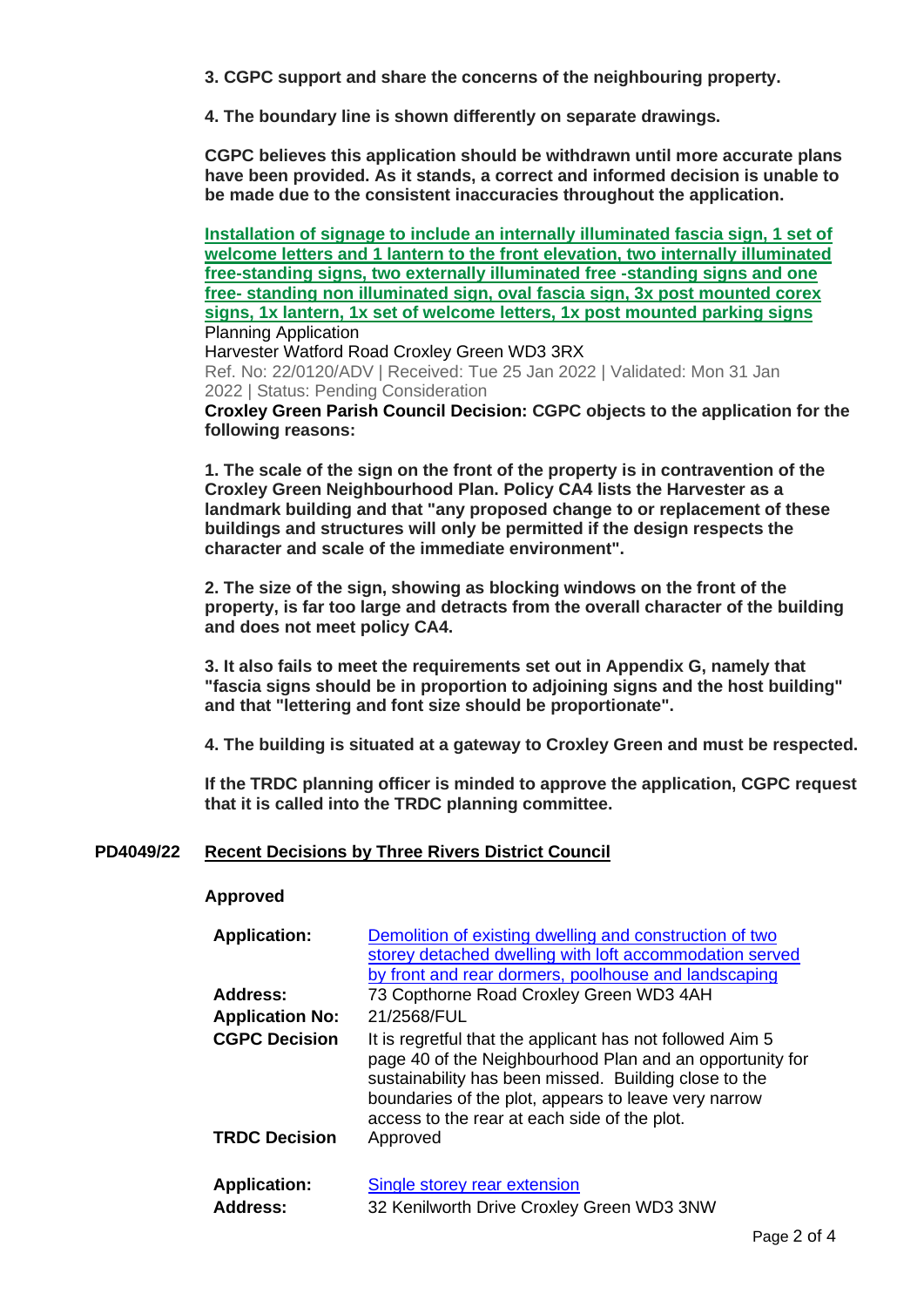| <b>Application No:</b>                       | 21/2843/FUL                                                                                                                           |
|----------------------------------------------|---------------------------------------------------------------------------------------------------------------------------------------|
| <b>CGPC Decision</b>                         | No Comment, subject to neighbours comments                                                                                            |
| <b>TRDC Decision</b>                         | Approved                                                                                                                              |
| <b>Application:</b>                          | Part-retrospective: Conversion of garage into habitable<br>accommodation, ground floor front canopy and first floor<br>side extension |
| <b>Address:</b>                              | 27 Windmill Drive Croxley Green WD3 3FF                                                                                               |
| <b>Application No:</b>                       | 21/2799/RSP                                                                                                                           |
| <b>CGPC Decision</b>                         | No Comment, subject to neighbours comments                                                                                            |
| <b>TRDC Decision</b>                         | Approved                                                                                                                              |
| <b>Application:</b><br><b>Address:</b>       | <b>Single storey rear extension</b><br>147 Baldwins Lane Croxley Green WD3 3LL                                                        |
| <b>Application No:</b>                       | 21/2640/FUL                                                                                                                           |
| <b>CGPC Decision</b><br><b>TRDC Decision</b> | No comment, subject to neighbours reasonable comments<br>Approved                                                                     |
| <b>Application:</b>                          | <b>Single-storey rear extension</b>                                                                                                   |
| <b>Address:</b>                              | 10 Gill Close Croxley Green WD18 8WS                                                                                                  |
| <b>Application No:</b>                       | 21/2797/FUL                                                                                                                           |
| <b>CGPC Decision</b>                         | CGPC note                                                                                                                             |
|                                              | * the biodiversity checklist does not mention the proximity<br>to Croxley Common Moor (SSSI).                                         |
|                                              | * the proposed materials do not match existing                                                                                        |
| <b>TRDC Decision</b>                         | Approved                                                                                                                              |

### **Refused**

None Advised.

## **Withdrawn**

None Advised.

### **PD4050/22 Appeals Against Planning Decisions**

20/1881/FUL - Killingdown Farm Little Green Lane Croxley Green Rickmansworth Hertfordshire WD3 3JJ - Demolition [of existing buildings for residential development](https://www3.threerivers.gov.uk/online-applications/applicationDetails.do?activeTab=summary&keyVal=QGG2ZQQF0D100&prevPage=inTray)  comprising two-storey houses [and three-storey blocks of flats \(160 dwellings in total\),](https://www3.threerivers.gov.uk/online-applications/applicationDetails.do?activeTab=summary&keyVal=QGG2ZQQF0D100&prevPage=inTray)  [together with car parking, landscaping, and other associated works](https://www3.threerivers.gov.uk/online-applications/applicationDetails.do?activeTab=summary&keyVal=QGG2ZQQF0D100&prevPage=inTray) **Appeal Upheld**

20/2737/FUL – Land Adjacent To 62-84 & 99-121 Sycamore Road Croxley Green Rickmansworth Hertfordshire WD3 3TF

[Erection of a block of six apartments and a terrace of three residential dwellings, with](https://www3.threerivers.gov.uk/online-applications/applicationDetails.do?activeTab=summary&keyVal=QLIZOLQFLMZ00&prevPage=inTray)  the associated access from [Sycamore Road, parking and landscaping](https://www3.threerivers.gov.uk/online-applications/applicationDetails.do?activeTab=summary&keyVal=QLIZOLQFLMZ00&prevPage=inTray) Appeal Reference – 21/0031/REF – start date 04/11/2021 – response date 09/12/2021 **Appeal in Progress**

21/1798/FUL - 21 Rousebarn Lane Croxley Green WD3 3RL - [Single storey front](https://www3.threerivers.gov.uk/online-applications/applicationDetails.do?activeTab=summary&keyVal=QWDNINQFGN100&prevPage=inTray)  [extension and front dormer window](https://www3.threerivers.gov.uk/online-applications/applicationDetails.do?activeTab=summary&keyVal=QWDNINQFGN100&prevPage=inTray)

#### Appeal Reference - 21/0055/REF

**Appeal Dismissed -** the combined mass of the proposed dormer and ground floor extension would give rise to an unduly prominent and incongruous development which would be harmful to the character and appearance of the host dwelling and area.